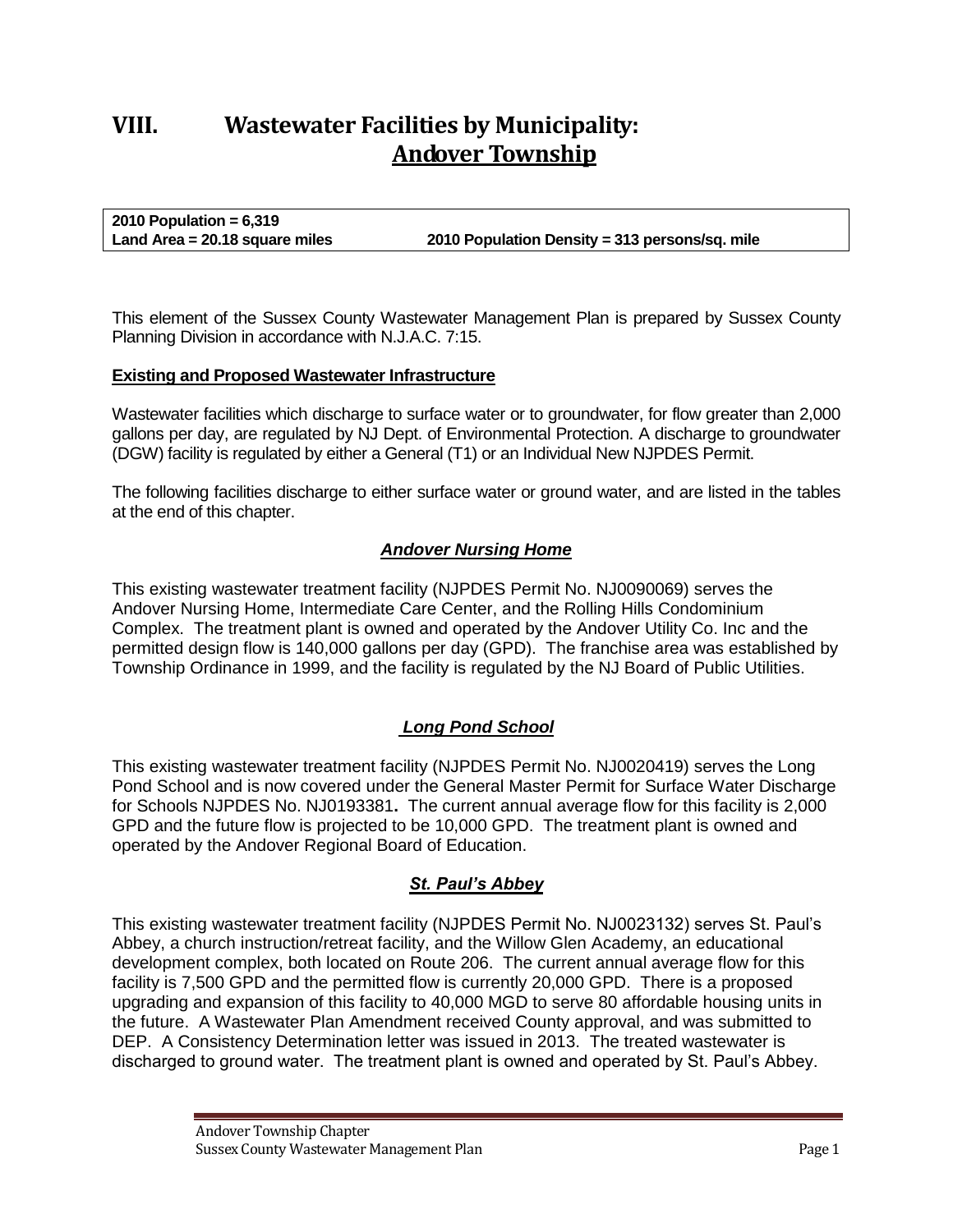### *Life Care Mews*

This wastewater treatment facility's NJPDES Permit (NJ0129542) has expired and will be revoked due to rising groundwater issues at the site. The facility was built to serve the proposed Life Care Mews, a senior citizens complex near the intersection of Mulford and Limecrest Roads. However, the ground water table was affected by pumping at a nearby quarry. At one time, the property owner planned to relocate the disposal beds so the treatment plant can function and be operational. The projected design flow for the facility is estimated at 65,200 GPD, to be discharged to ground water

### **Proposed Convenience Store**

This proposed convenience store with gas station would be located on State Route 206 at Brighton Road (County Route 603) intersection. The proposed discharge to ground water is anticipated to be up to 2,800 gallons per day and would serve a 5,775 square foot store with 16 pumps at the gas station.

### **Proposed Sewer Area subject to Plan Amendment Procedure**

Andover Township Engineer submitted a letter to DEP in 2011 during the Public Hearing portion of the County WMP process. The letter included a list of future lots to be sewered, but for some lots there was no specific wastewater facility identified.

The DEP review letter dated 10-26-2011 included a map and a table with lots listed and the type of environmental features that affected the sewer area boundary. On the Future Sewer Service Area Map, the lots are shown as "Proposed Sites subject to Sussex County WQMP Amendment Procedures." The DEP letter and map are included at the end of this chapter.

### **Existing NJPDES T-1 Facilities**

The following table lists facilities governed by a State T-1 Permit, which is a "General Permit for Sanitary Subsurface Disposal" for discharges greater than 2,000 gallons per day. T-1 Permits are generally used for facilities that were constructed in years prior to State regulations.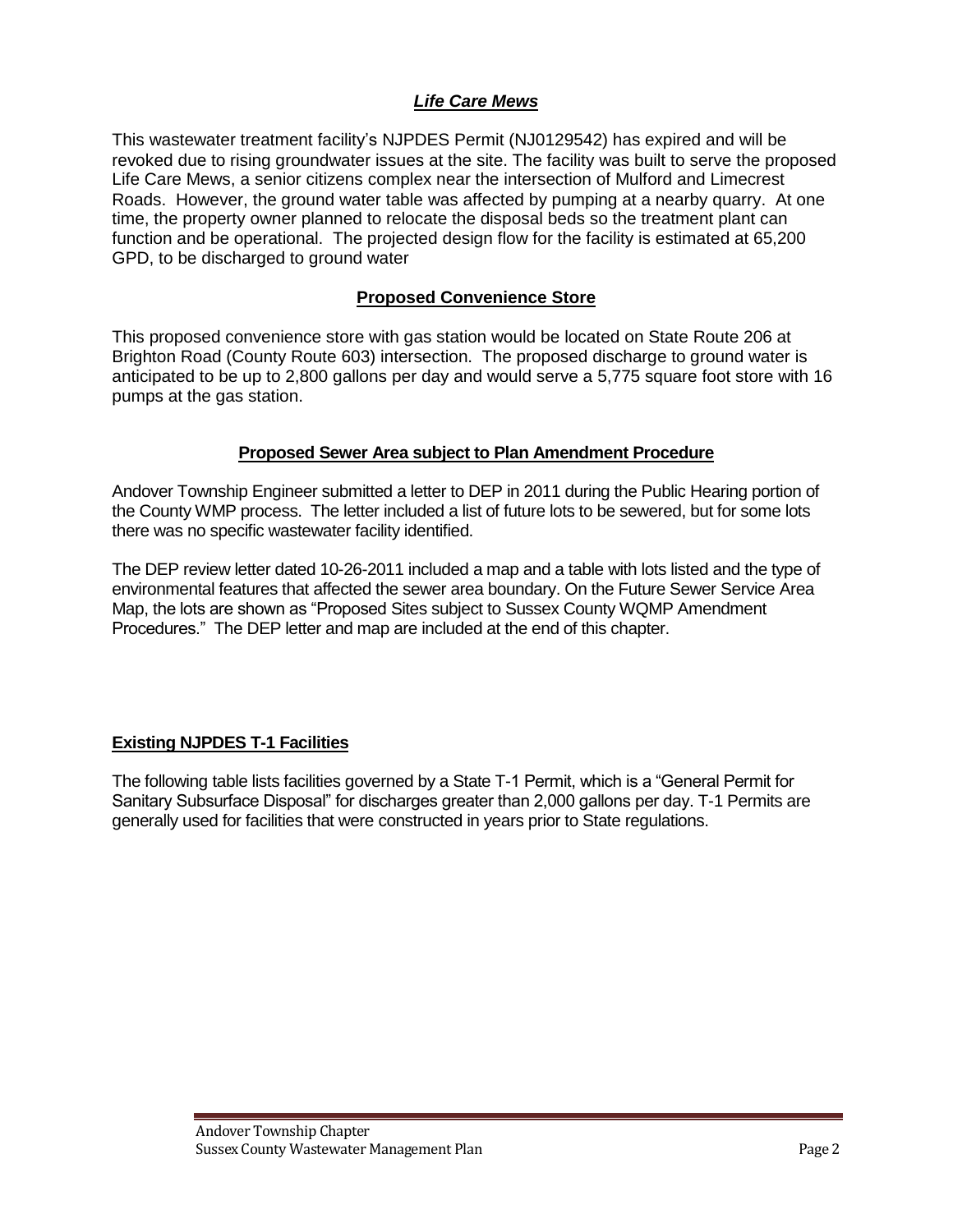## **Table A – Existing NJPDES T-1 Facilities**

| <b>NJPDES</b> | <b>Facility</b><br><b>Name</b>              | Project<br><b>Summary</b>                           | <b>Block</b> | Lot            | <b>Street</b><br><b>Address</b> | <b>State</b><br><b>Plane</b><br>X Coord. | <b>State</b><br><b>Plane</b><br>Y<br>Coord. |
|---------------|---------------------------------------------|-----------------------------------------------------|--------------|----------------|---------------------------------|------------------------------------------|---------------------------------------------|
| NJG0136590    | Econo Lodge                                 | 60 room motel<br>with 125 seat<br>restaurant        | 153          | 22.01          | 448 Rt. 206 S.                  | 405,330                                  | 643,316                                     |
| NJG0131351    | Farmstead<br>Golf &<br><b>Country Club</b>  | Golf course and<br>club house with<br>300 members   | 111          | 10             | 88 Lawrence Rd                  | 427894                                   | 793693                                      |
| NJG0127779    | Florence M.<br><b>Burd Middle</b><br>School | Public school                                       | 105          | 11             | 219 Newton-<br>Sparta Rd.       | 424618                                   | 811759                                      |
| NJG0139475    | Kittatinny<br><b>Valley State</b><br>Park   | State park with<br>office, 2 houses,<br>maint. shop | 132          | $\overline{4}$ | 2 Airport Rd                    | 425055                                   | 790580                                      |
| NJG0190501    | Perona Farms<br>Food<br><b>Specialties</b>  | Restaurant (560<br>seats), banquet<br>facility      | 69           | 10             | Route 517                       | 439758                                   | 796207                                      |
| NJG0161098    | Sheridan's<br>Lodge                         | Restaurant (60<br>seats) and bar,<br>one apt.       | 77           | 1, 3           | 631 Limecrest<br>Rd.            | 432404                                   | 800053                                      |
| NJG0060321    | <b>Ascot Park</b><br>Garden Apts            | 36 one BR and<br>12 two BR<br>Apartments            | 116          | 24.04          | 1 Ascot Park                    |                                          |                                             |
| NJG0235067    | <b>Holiday Motel</b>                        | 19-room Motel<br>and 2 bedroom<br>apartment         | 158          | 14.01          | 708 Route 206                   | 421965                                   | 790284                                      |
| NJG0241261    | Casa<br>Bellisima                           | 99-seat<br>restaurant                               | 106          | 19             | 269 Newton-<br>Sparta Road      | 438060                                   | 802633                                      |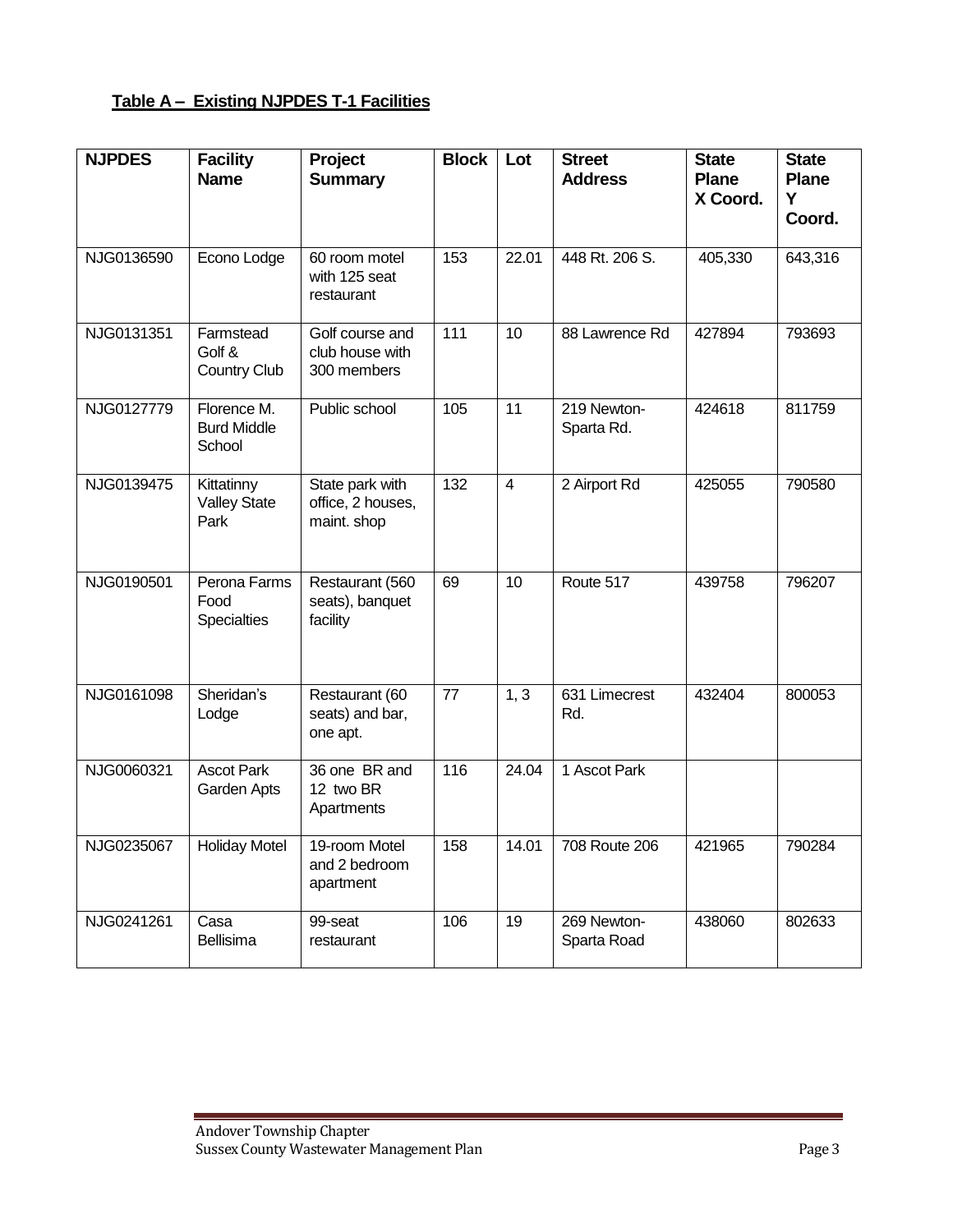# Municipal Chapter – Andover Township Wastewater Facilities Tables

The wastewater facility tables for all sanitary and/or process wastewater discharge to surface water facilities and those sanitary/ and/or process wastewater discharge to groundwater facilities discharging greater than 2000 gallons per day (i.e., requiring NJPDES permits) are listed below, based on whether they are domestic or industrial wastewater treatment facilities, and whether they have service areas that affect more than one municipality.

**On-Site Domestic Treatment Facilities**– These facilities are listed on following Tables .

**Industrial Wastewater Facilities** – If applicable, these facilities are listed in Tables.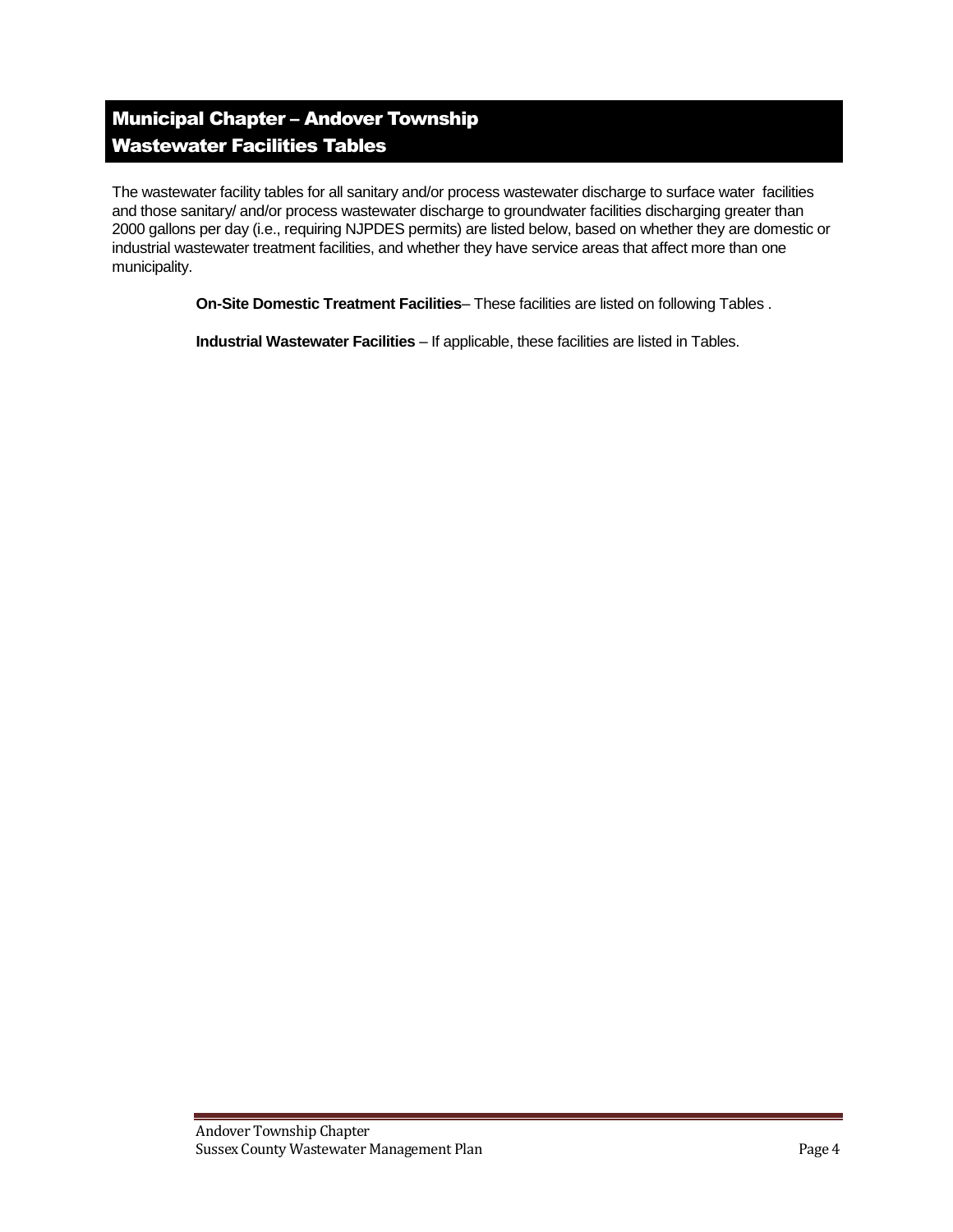### **ON-SITE DOMESTIC TREATMENT FACILITIES FACILITY NAME: ANDOVER NURSING HOME**

| 1. Existing or proposed facility:                                                                                              | Existing                                           |                                   |  |
|--------------------------------------------------------------------------------------------------------------------------------|----------------------------------------------------|-----------------------------------|--|
| 2. New Jersey Pollutant Discharge Elimination<br><b>System Permit Number:</b>                                                  | NJ0090069                                          |                                   |  |
| 3. Discharge to ground water (DGW) or surface<br>water (DSW):                                                                  | <b>DGW</b>                                         |                                   |  |
| 4. Receiving water or aquifer:                                                                                                 |                                                    |                                   |  |
| 5. Classification of receiving water or aquifer:                                                                               | Kittatinny/ Pequest                                |                                   |  |
| 6. Owner of facility:                                                                                                          | Andover Nursing Home Inc.                          |                                   |  |
| 7. Operator of facility:                                                                                                       | Andover Utility Co., Inc.                          |                                   |  |
| 8. Co-Permittee of facility (where applicable):                                                                                |                                                    |                                   |  |
| 9. Location of facility:                                                                                                       |                                                    |                                   |  |
| a. Municipality & County                                                                                                       | Andover Twp, Sussex County                         |                                   |  |
| b. Street address                                                                                                              | <b>Mulford Road</b>                                |                                   |  |
| c. Block(s) and Lot(s)                                                                                                         | Lot<br><b>Block</b>                                |                                   |  |
| 10. Location of discharge (i.e. degrees, minutes,                                                                              | a. Longitude 74° 41' 49"                           |                                   |  |
| seconds):                                                                                                                      | b. Latitude<br>41° 02' 42" or                      |                                   |  |
|                                                                                                                                | c. State Plane Coordinates:<br>N 437,315 E 805,676 |                                   |  |
| 11. Present permitted flow or permit condition<br>(DSW) or daily maximum (DGW):                                                | 0.140 Million Gallons per Day (MGD)                |                                   |  |
| *13. Summary of population served/to be served                                                                                 | Current (Year 2015)                                | <b>Build-out</b>                  |  |
| including major seasonal fluctuations:                                                                                         | Population                                         | Population                        |  |
| Total - For nursing home, intermed. Care                                                                                       | Existing # of beds = $700$                         | 700 beds                          |  |
| <b>For Rolling Hills condos</b>                                                                                                | 250 apts.                                          | 250 apts.                         |  |
| *14. Summary of wastewater flow received/to be<br>received as a 3-day average flow for DSW or a<br>daily maximum flow for DGW: | Current (Year 2015) Flow<br>(in MGD)               | <b>Build-out Flow</b><br>(in MGD) |  |
| <b>Residential flow</b>                                                                                                        |                                                    |                                   |  |
| <b>Commercial flow</b>                                                                                                         |                                                    |                                   |  |
| Industrial/ or Institutional flow                                                                                              | 0.0727                                             | 0.140                             |  |
| Infiltration/Inflow                                                                                                            |                                                    |                                   |  |
| <b>Facility Total</b>                                                                                                          | 0.0727 MGD                                         | 0.140 MGD                         |  |

#### **Note: This NJPDES Permit facility also serves Andover Intermediate Care Center and Rolling Hills condominiums.**

\* Infiltration/Inflow (I/I): Existing I/I should be identified. However, additional future I/I may not be projected. (The NJPDES Treatment Works Approval regulations make numerical allowances for I/I.) The existing I/I can be carried-over and accounted for in the total future wastewater flow.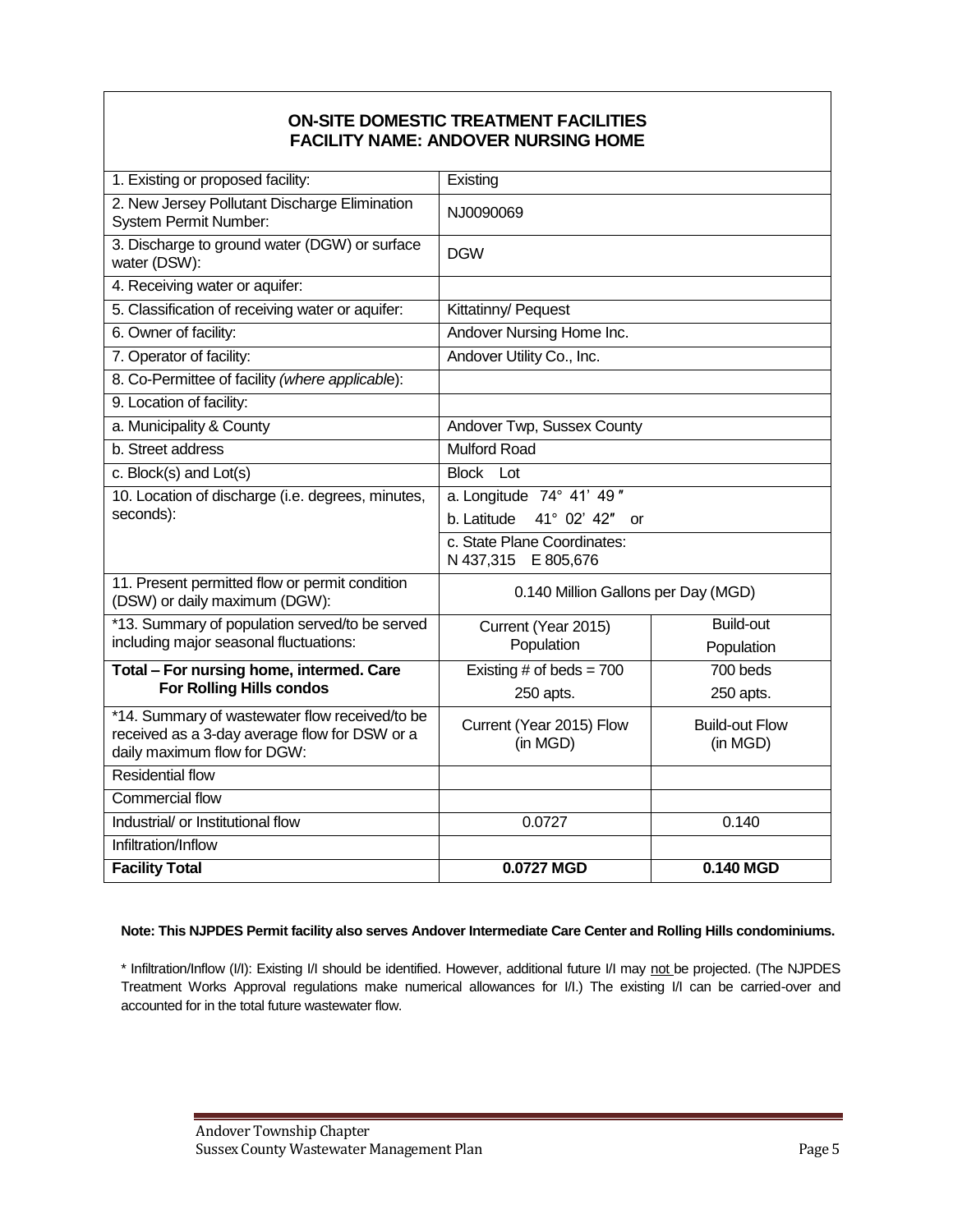### **ON-SITE DOMESTIC TREATMENT FACILITIES FACILITY NAME: LONG POND SCHOOL WTP**

| 1. Existing or proposed facility:                                                               | Existing                                 |                       |  |
|-------------------------------------------------------------------------------------------------|------------------------------------------|-----------------------|--|
| 2. New Jersey Pollutant Discharge Elimination<br>System Permit Number:                          | NJ0020419                                |                       |  |
| 3. Discharge to ground water (DGW) or surface<br>water (DSW):                                   | <b>DSW</b>                               |                       |  |
| 4. Receiving water or aquifer:                                                                  | Tributary to Lake Iliff                  |                       |  |
| 5. Classification of receiving water or aquifer:                                                | FW-2-TM                                  |                       |  |
| 6. Owner of facility:                                                                           | Andover Twp. Regional Board of Education |                       |  |
| 7. Operator of facility:                                                                        | <b>Edward Enright</b>                    |                       |  |
| 8. Co-Permittee of facility (where applicable):                                                 |                                          |                       |  |
| 9. Location of facility:                                                                        |                                          |                       |  |
| a. Municipality & County                                                                        | Andover Twp., Sussex County              |                       |  |
| b. Street address                                                                               | 707 Limecrest Road                       |                       |  |
| c. Block(s) and Lot(s)                                                                          |                                          |                       |  |
| 10. Location of discharge (i.e. degrees, minutes,                                               | a. Longitude 74° 42' 30"                 |                       |  |
| seconds):                                                                                       | b. Latitude<br>41° 01' 55"<br>or         |                       |  |
|                                                                                                 | c. State Plane Coordinates               |                       |  |
| 11. Present permitted flow or permit condition<br>(DSW) or daily maximum (DGW):                 | 0.010 MGD                                |                       |  |
| *13. Summary of population served/to be served                                                  | Current (Year 2015)<br>Population        | Build-out             |  |
| including major seasonal fluctuations:                                                          |                                          | Population            |  |
|                                                                                                 |                                          |                       |  |
| <b>Total Students</b>                                                                           | 380                                      | 600                   |  |
| *14. Summary of wastewater flow received/to be<br>received as a 3-day average flow for DSW or a | Current (Year 2015) Flow                 | <b>Build-out Flow</b> |  |
| daily maximum flow for DGW:                                                                     | (in MGD)                                 | (in MGD)              |  |
| <b>Residential flow</b>                                                                         |                                          |                       |  |
| <b>Commercial flow</b>                                                                          |                                          |                       |  |
| Industrial/ or Institutional flow                                                               | 0.002                                    | 0.010                 |  |
| Infiltration/Inflow                                                                             |                                          |                       |  |
| <b>Facility Total</b>                                                                           | 0.002 MGD                                | 0.010 MGD             |  |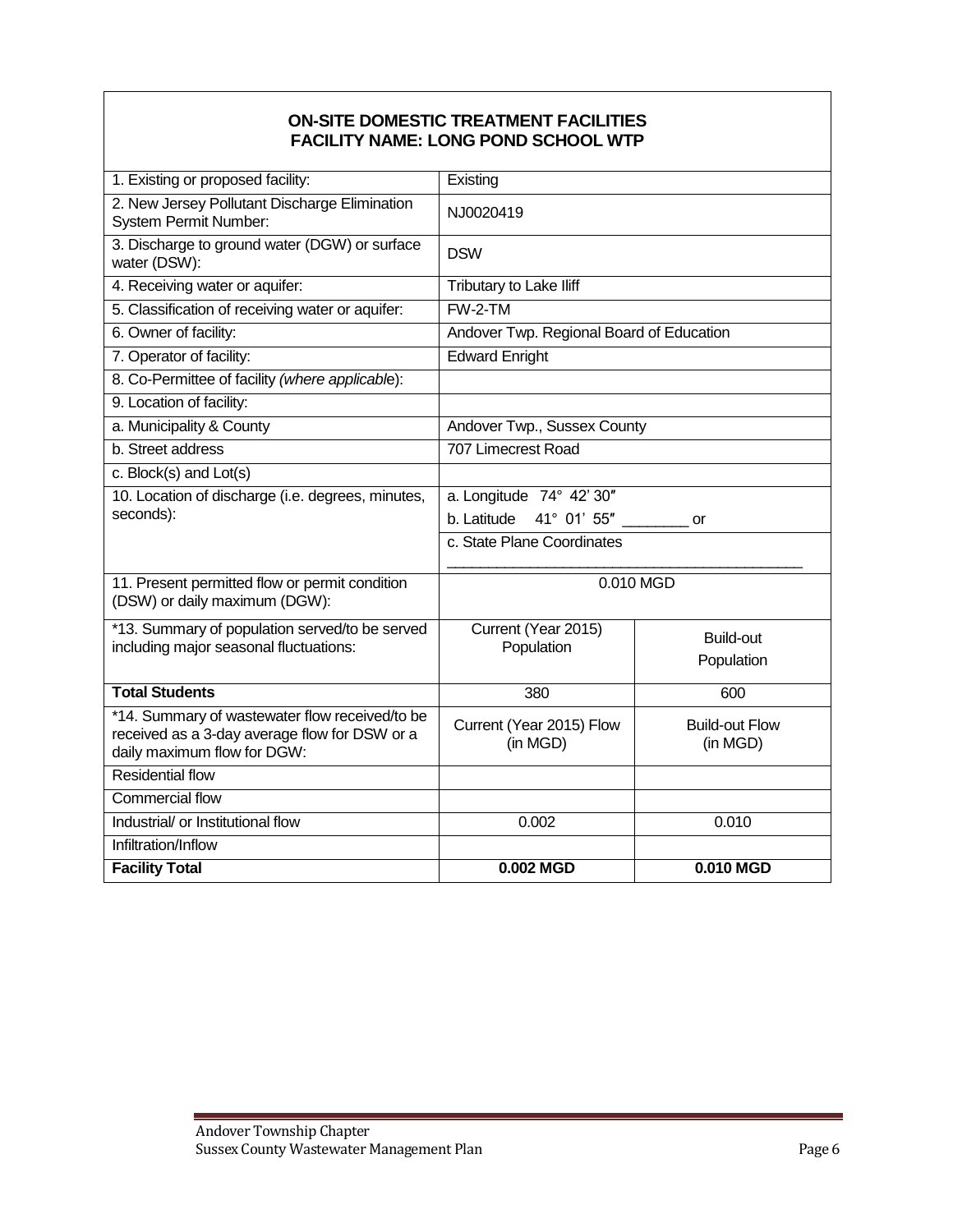### **ON-SITE DOMESTIC TREATMENT FACILITIES FACILITY NAME: ST. PAUL'S ABBEY**

| 1. Existing or proposed facility:                                                                                              | Existing                                  |                                   |  |
|--------------------------------------------------------------------------------------------------------------------------------|-------------------------------------------|-----------------------------------|--|
| 2. New Jersey Pollutant Discharge Elimination<br>System Permit Number:                                                         | NJ 0023132                                |                                   |  |
| 3. Discharge to ground water (DGW) or surface<br>water (DSW):                                                                  | <b>GW</b>                                 |                                   |  |
| 4. Receiving water or aquifer:                                                                                                 |                                           |                                   |  |
| 5. Classification of receiving water or aquifer:                                                                               | <b>GW-2</b>                               |                                   |  |
| 6. Owner of facility:                                                                                                          | St. Paul's Abbey Benedictine Missionaries |                                   |  |
| 7. Operator of facility:                                                                                                       | Br. Luke O'Connell, St. Paul's Abbey      |                                   |  |
| 8. Co-Permittee of facility (where applicable):                                                                                | n/a                                       |                                   |  |
| 9. Location of facility:                                                                                                       |                                           |                                   |  |
| a. Municipality & County                                                                                                       | Andover Twp., Sussex County               |                                   |  |
| b. Street address                                                                                                              | 291 Route 206                             |                                   |  |
| c. Block and Lot                                                                                                               | <b>Block 153 Lot 35</b>                   |                                   |  |
|                                                                                                                                | Block 151 Lots 22                         |                                   |  |
| 10. Location of discharge (i.e. degrees, minutes,                                                                              | a. Longitude 41° 02' 05"                  |                                   |  |
| seconds):                                                                                                                      | b. Latitude<br>74° 45' 53" or             |                                   |  |
|                                                                                                                                | c. State Plane Coordinates                |                                   |  |
| 11. Present permitted flow or permit condition<br>(DSW) or daily maximum (DGW):                                                | 0.020 MGD                                 |                                   |  |
| *13. Summary of population served/to be served                                                                                 | Current (Year 2015)                       | <b>Build-out</b>                  |  |
| including major seasonal fluctuations:                                                                                         | Population                                | Population                        |  |
| Total                                                                                                                          | 0                                         | +80 housing units                 |  |
| *14. Summary of wastewater flow received/to be<br>received as a 3-day average flow for DSW or a<br>daily maximum flow for DGW: | Current (Year 2015) Flow<br>(in MGD)      | <b>Build-out Flow</b><br>(in MGD) |  |
| <b>Residential flow</b>                                                                                                        |                                           |                                   |  |
| <b>Commercial flow</b>                                                                                                         |                                           |                                   |  |
| Industrial/ Institutional flow                                                                                                 | 0.007                                     | 0.040                             |  |
| Infiltration/Inflow                                                                                                            |                                           |                                   |  |
| <b>Facility Total</b>                                                                                                          | 0.007 MGD                                 | 0.040 MGD                         |  |

\* Infiltration/Inflow (I/I): Existing I/I should be identified. However, additional future I/I may not be projected. (The NJPDES Treatment Works Approval regulations make numerical allowances for I/I.) The existing I/I can be carried-over and accounted for in the total future wastewater flow.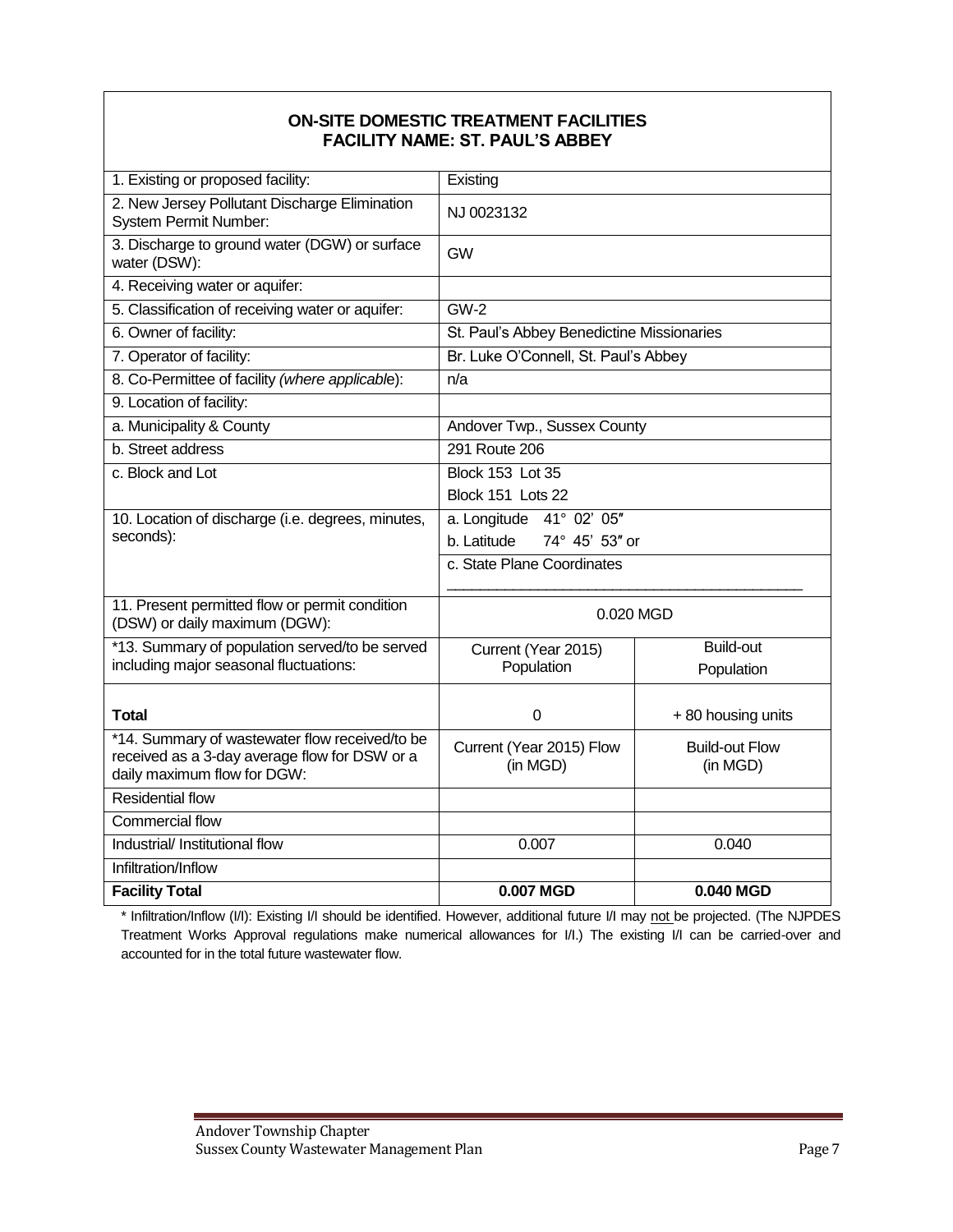#### **ON-SITE DOMESTIC TREATMENT FACILITIES FACILITY NAME: LIFE CARE MEWS**

| 1. Existing or proposed facility:                                                  | Proposed                       |                              |  |
|------------------------------------------------------------------------------------|--------------------------------|------------------------------|--|
| 2. New Jersey Pollutant Discharge<br>Elimination System Permit Number:             |                                | NJ0129542 - Expired/ Revoked |  |
| 3. Discharge to ground water<br>(DGW) or surface water (DSW):                      | <b>DGW</b>                     |                              |  |
| 4. Receiving water or aquifer:                                                     |                                |                              |  |
| 5. Classification of receiving water<br>or aquifer:                                | Kittatinny/ Pequest            |                              |  |
| 6. Owner of facility:                                                              | Sussex & Warren Holding Co.    |                              |  |
| 7. Operator of facility:                                                           |                                | Sussex & Warren Holding Co.  |  |
| 8. Co-Permittee of facility (where<br>applicable):                                 |                                |                              |  |
| 9. Location of facility:                                                           | Mews Dr.                       |                              |  |
| a. Municipality & County                                                           |                                | Andover Twp, Sussex County   |  |
| b. Street address                                                                  |                                |                              |  |
| c. Block(s) and Lot(s)                                                             | <b>Block: 1902</b><br>Lot: 108 |                              |  |
| 10. Location of discharge (i.e.                                                    | a. Longitude                   |                              |  |
| degrees, minutes, seconds):                                                        | b. Latitude                    |                              |  |
|                                                                                    | c. State Plane Coordinates:    |                              |  |
| 11. Present permitted flow or permit<br>condition (DSW) or daily maximum<br>(DGW): |                                | $0$ (MGD)                    |  |
| *13. Summary of population                                                         | Current                        | Build-out                    |  |
| served/to be served including major<br>seasonal fluctuations:                      | Population                     | Population                   |  |
| Total - For Senior citizen                                                         |                                | Housing                      |  |
| <b>Complex</b>                                                                     | <b>Housing Units</b>           | units                        |  |
|                                                                                    |                                |                              |  |
| *14. Summary of wastewater flow                                                    | <b>Current Flow</b>            | Build-out                    |  |
| received/to be received as a 3-day                                                 | (Year 2015)                    | Flow                         |  |
| average flow for DSW or a daily<br>maximum flow for DGW:                           | (in MGD)                       | (in MGD)                     |  |
| <b>Residential flow</b>                                                            |                                |                              |  |
| <b>Commercial flow</b>                                                             |                                |                              |  |
| Industrial/ or Institutional flow                                                  |                                | 0.0652                       |  |
| Infiltration/Inflow                                                                |                                |                              |  |
| <b>Facility Total</b>                                                              |                                | 0.0652                       |  |
|                                                                                    | 0.00 MGD                       | <b>MGD</b>                   |  |